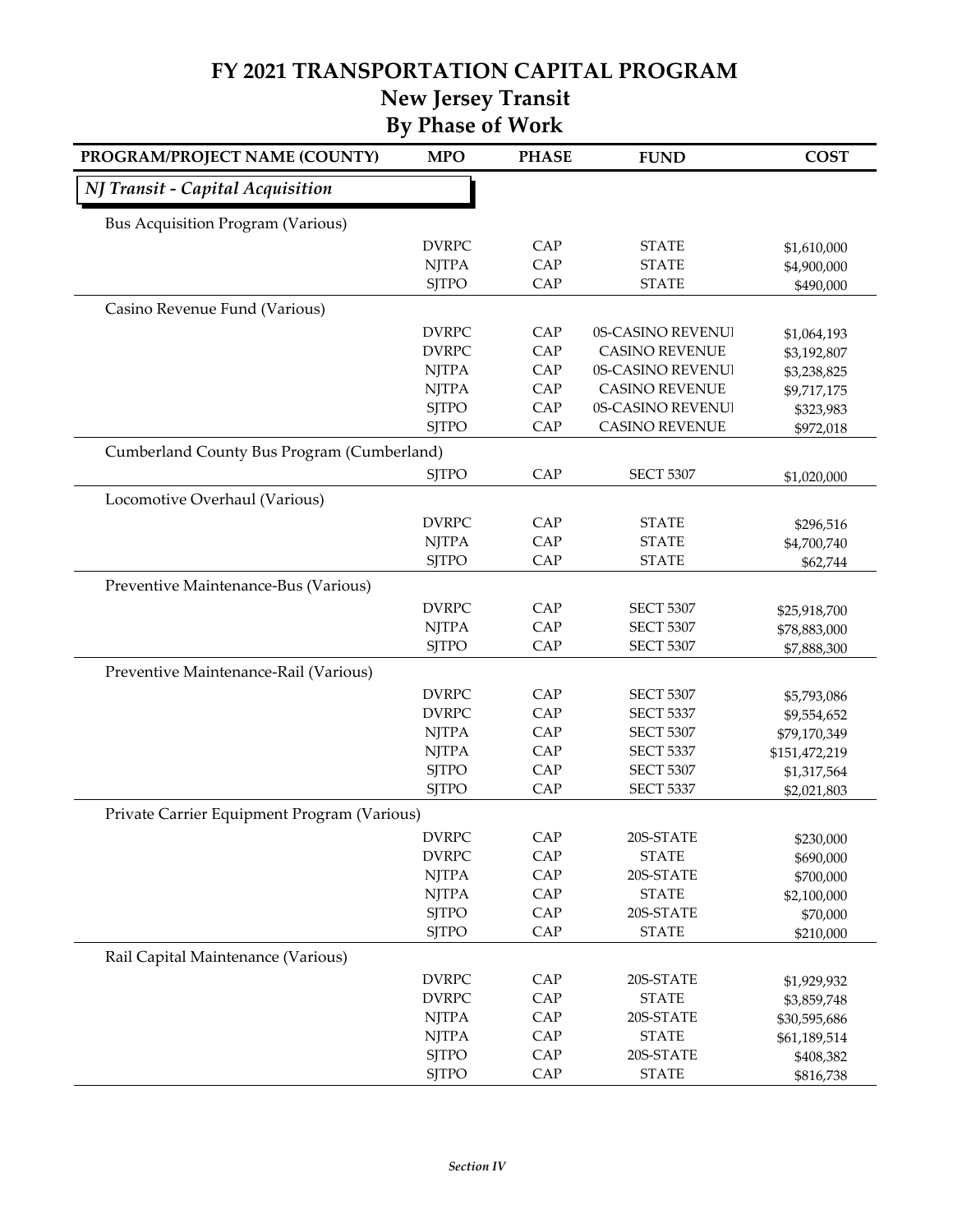#### **FY 2021 TRANSPORTATION CAPITAL PROGRAM**

# **New Jersey Transit**

| PROGRAM/PROJECT NAME (COUNTY)                    | <b>MPO</b>   | <b>PHASE</b> | <b>FUND</b>      | <b>COST</b>   |
|--------------------------------------------------|--------------|--------------|------------------|---------------|
| NJ Transit - Capital Acquisition                 |              |              |                  |               |
| Rail Rolling Stock Procurement (Various)         |              |              |                  |               |
|                                                  | <b>DVRPC</b> | CAP          | 20S-STATE        | \$4,300,420   |
|                                                  | <b>DVRPC</b> | CAP          | <b>SECT 5307</b> | \$1,596,439   |
|                                                  | <b>DVRPC</b> | CAP          | <b>STATE</b>     | \$2,572,000   |
|                                                  | <b>NJTPA</b> | CAP          | 20S-STATE        | \$68,175,594  |
|                                                  | <b>NJTPA</b> | CAP          | <b>CMAQ</b>      | \$75,000,000  |
|                                                  | <b>NJTPA</b> | CAP          | <b>SECT 5307</b> | \$25,308,747  |
|                                                  | <b>NJTPA</b> | CAP          | <b>STATE</b>     | \$40,775,000  |
|                                                  | <b>SJTPO</b> | CAP          | 20S-STATE        | \$909,986     |
|                                                  | <b>SJTPO</b> | CAP          | <b>SECT 5307</b> | \$337,813     |
|                                                  | <b>SJTPO</b> | CAP          | <b>STATE</b>     | \$544,000     |
| Section 5310 Program (Various)                   |              |              |                  |               |
|                                                  | <b>DVRPC</b> | CAP          | <b>SECT 5310</b> | \$1,679,000   |
|                                                  | <b>DVRPC</b> | CAP          | <b>STATE</b>     | \$402,500     |
|                                                  | <b>NJTPA</b> | CAP          | <b>SECT 5310</b> | \$5,110,000   |
|                                                  | <b>NJTPA</b> | CAP          | <b>STATE</b>     | \$1,225,000   |
|                                                  | <b>SJTPO</b> | CAP          | <b>SECT 5310</b> | \$511,000     |
|                                                  | <b>SJTPO</b> | CAP          | <b>STATE</b>     | \$122,500     |
| Section 5311 Program (Various)                   |              |              |                  |               |
|                                                  | <b>DVRPC</b> | CAP          | <b>MATCH</b>     | \$437,000     |
|                                                  | <b>DVRPC</b> | CAP          | <b>SECT 5311</b> | \$989,000     |
|                                                  | <b>DVRPC</b> | CAP          | <b>STATE</b>     | \$23,000      |
|                                                  | <b>NJTPA</b> | CAP          | <b>MATCH</b>     | \$1,330,000   |
|                                                  | <b>NJTPA</b> | CAP          | <b>SECT 5311</b> | \$3,010,000   |
|                                                  | <b>NJTPA</b> | CAP          | <b>STATE</b>     | \$70,000      |
|                                                  | <b>SJTPO</b> | CAP          | <b>MATCH</b>     | \$133,000     |
|                                                  | <b>SJTPO</b> | CAP          | <b>SECT 5311</b> | \$301,000     |
|                                                  | <b>SJTPO</b> | CAP          | <b>STATE</b>     | \$7,000       |
| NJ Transit - Capital Acquisition Sum             |              |              |                  | \$731,278,672 |
| NJ Transit - Construction                        |              |              |                  |               |
| ADA--Platforms/Stations (Various)                |              |              |                  |               |
|                                                  | <b>DVRPC</b> | <b>ERC</b>   | <b>STATE</b>     | \$115,000     |
|                                                  | <b>NJTPA</b> | ERC          | <b>STATE</b>     | \$350,000     |
|                                                  | <b>SJTPO</b> | ERC          | <b>STATE</b>     | \$35,000      |
| Bridge and Tunnel Rehabilitation (Various)       |              |              |                  |               |
|                                                  | <b>DVRPC</b> | <b>ERC</b>   | <b>STATE</b>     | \$1,341,002   |
|                                                  | <b>NJTPA</b> | <b>ERC</b>   | <b>STATE</b>     | \$79,430,237  |
|                                                  | <b>SJTPO</b> | <b>ERC</b>   | <b>STATE</b>     | \$283,761     |
| Bus Passenger Facilities/Park and Ride (Various) |              |              |                  |               |
|                                                  | <b>DVRPC</b> | ERC          | <b>STATE</b>     | \$184,000     |
|                                                  | <b>NJTPA</b> | <b>ERC</b>   | <b>STATE</b>     | \$560,000     |
|                                                  | <b>SJTPO</b> | ERC          | <b>STATE</b>     | \$56,000      |
|                                                  |              |              |                  |               |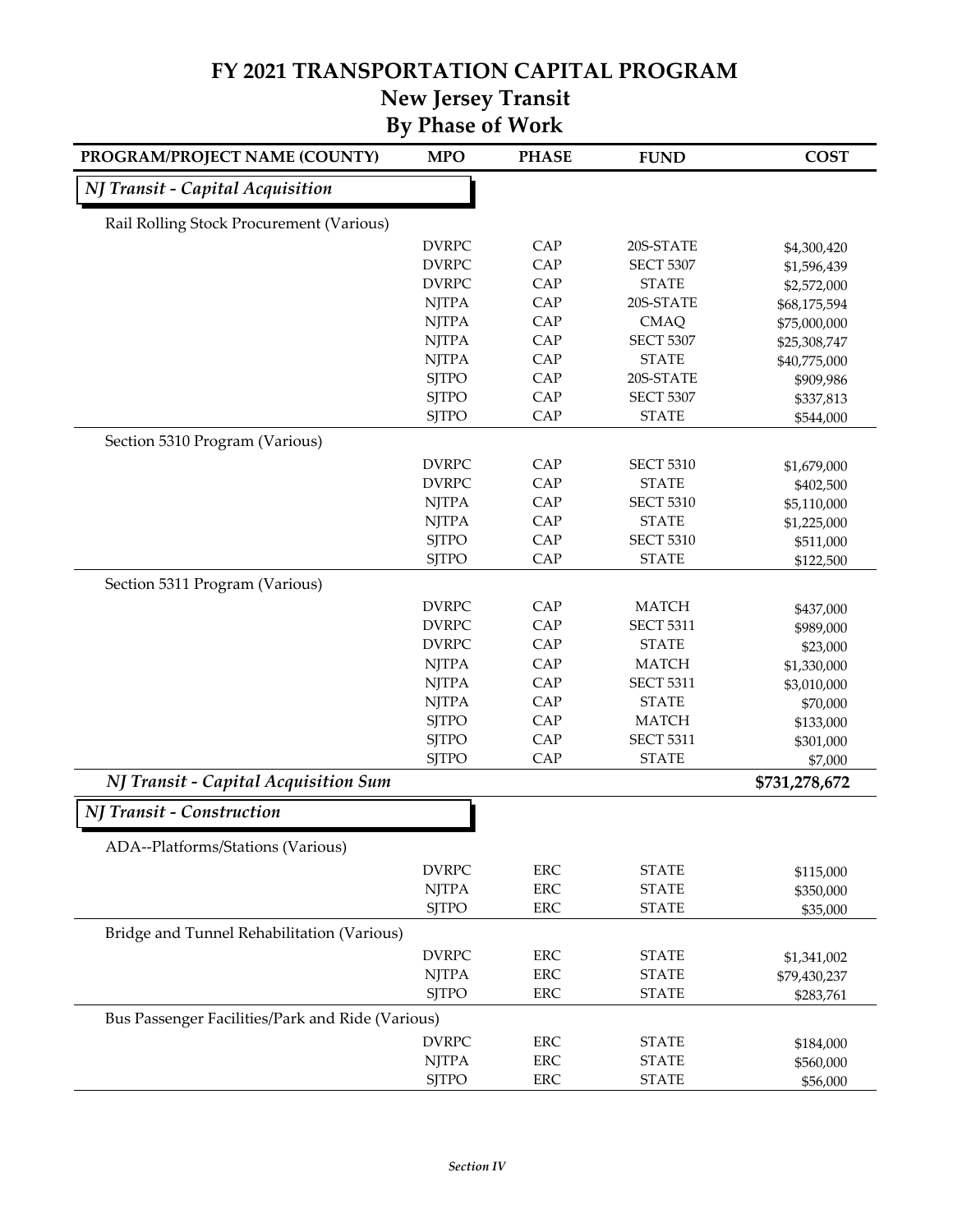# **FY 2021 TRANSPORTATION CAPITAL PROGRAM**

# **New Jersey Transit**

| PROGRAM/PROJECT NAME (COUNTY)                    | <b>MPO</b>   | <b>PHASE</b> | <b>FUND</b>      | <b>COST</b>  |
|--------------------------------------------------|--------------|--------------|------------------|--------------|
| NJ Transit - Construction                        |              |              |                  |              |
| Bus Support Facilities and Equipment (Various)   |              |              |                  |              |
|                                                  | <b>DVRPC</b> | <b>ERC</b>   | 20S-STATE        | \$707,421    |
|                                                  | <b>DVRPC</b> | <b>ERC</b>   | <b>SECT 5339</b> | \$999,706    |
|                                                  | <b>DVRPC</b> | <b>ERC</b>   | <b>STATE</b>     | \$382,779    |
|                                                  | <b>NJTPA</b> | <b>ERC</b>   | 20S-STATE        | \$54,077,277 |
|                                                  | <b>NJTPA</b> | <b>ERC</b>   | <b>SECT 5339</b> | \$18,742,583 |
|                                                  | <b>NJTPA</b> | <b>ERC</b>   | <b>STATE</b>     | \$29,260,723 |
|                                                  | <b>SITPO</b> | ERC          | 20S-STATE        | \$215,302    |
|                                                  | <b>SJTPO</b> | <b>ERC</b>   | <b>SECT 5339</b> | \$304,258    |
|                                                  | <b>SJTPO</b> | <b>ERC</b>   | <b>STATE</b>     | \$116,498    |
| Capital Program Implementation (Various)         |              |              |                  |              |
|                                                  | <b>DVRPC</b> | <b>ERC</b>   | 20S-STATE        | \$1,234,640  |
|                                                  | <b>DVRPC</b> | <b>ERC</b>   | <b>STATE</b>     | \$3,703,460  |
|                                                  | <b>NJTPA</b> | <b>ERC</b>   | 20S-STATE        | \$3,757,600  |
|                                                  | <b>NJTPA</b> | <b>ERC</b>   | <b>STATE</b>     | \$11,271,400 |
|                                                  | <b>SJTPO</b> | <b>ERC</b>   | 20S-STATE        | \$375,760    |
|                                                  | <b>SJTPO</b> | <b>ERC</b>   | <b>STATE</b>     | \$1,127,140  |
| <b>Environmental Compliance (Various)</b>        |              |              |                  |              |
|                                                  | <b>DVRPC</b> | <b>ERC</b>   | <b>STATE</b>     | \$690,000    |
|                                                  | <b>NJTPA</b> | <b>ERC</b>   | <b>STATE</b>     | \$2,100,000  |
|                                                  | <b>SJTPO</b> | <b>ERC</b>   | <b>STATE</b>     | \$210,000    |
| Ferry Program (Various)                          |              |              |                  |              |
|                                                  | <b>NJTPA</b> | <b>ERC</b>   | <b>STATE</b>     | \$6,500,000  |
| High Speed Track Program (Various)               |              |              |                  |              |
|                                                  | <b>DVRPC</b> | ERC          | <b>STATE</b>     | \$58,600     |
|                                                  | <b>NJTPA</b> | <b>ERC</b>   | <b>STATE</b>     | \$929,000    |
|                                                  | <b>SJTPO</b> | <b>ERC</b>   | <b>STATE</b>     | \$12,400     |
| Immediate Action Program (Various)               |              |              |                  |              |
|                                                  | <b>DVRPC</b> | <b>ERC</b>   | 20S-STATE        | \$318,333    |
|                                                  | <b>DVRPC</b> | <b>ERC</b>   | <b>STATE</b>     | \$451,954    |
|                                                  | <b>NJTPA</b> | <b>ERC</b>   | 20S-STATE        | \$1,589,276  |
|                                                  | <b>NJTPA</b> | <b>ERC</b>   | <b>STATE</b>     | \$2,255,872  |
|                                                  | <b>SJTPO</b> | ERC          | 20S-STATE        | \$92,392     |
|                                                  | <b>SJTPO</b> | <b>ERC</b>   | <b>STATE</b>     | \$131,173    |
| Light Rail Infrastructure Improvements (Various) |              |              |                  |              |
|                                                  | <b>DVRPC</b> | <b>ERC</b>   | 20S-STATE        | \$500,000    |
|                                                  | <b>DVRPC</b> | <b>ERC</b>   | <b>STATE</b>     | \$1,500,000  |
|                                                  | <b>NJTPA</b> | <b>ERC</b>   | 20S-STATE        | \$2,320,000  |
|                                                  | <b>NJTPA</b> | <b>ERC</b>   | <b>STATE</b>     | \$6,960,000  |
| Miscellaneous (Various)                          |              |              |                  |              |
|                                                  | <b>DVRPC</b> | <b>ERC</b>   | <b>STATE</b>     | \$713,000    |
|                                                  | <b>NJTPA</b> | ERC          | <b>STATE</b>     | \$2,170,000  |
|                                                  | <b>SJTPO</b> | ERC          | <b>STATE</b>     | \$217,000    |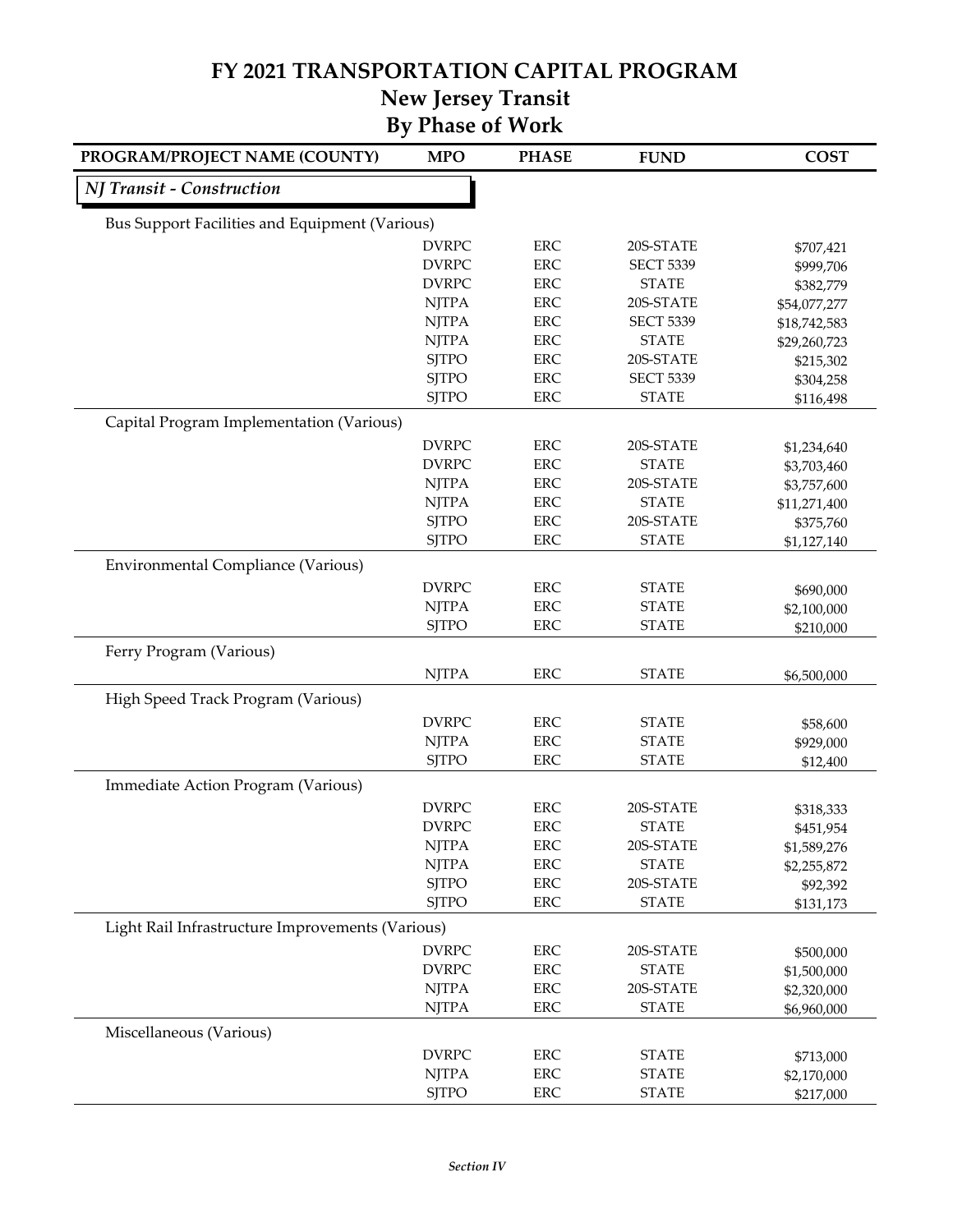#### **FY 2021 TRANSPORTATION CAPITAL PROGRAM New Jersey Transit**

| PROGRAM/PROJECT NAME (COUNTY)                                  | <b>MPO</b>   | <b>PHASE</b> | <b>FUND</b>      | <b>COST</b>   |
|----------------------------------------------------------------|--------------|--------------|------------------|---------------|
| NJ Transit - Construction                                      |              |              |                  |               |
| NEC Improvements (Various)                                     |              |              |                  |               |
|                                                                | <b>DVRPC</b> | <b>ERC</b>   | NJ TURNPIKE      | \$2,327,100   |
|                                                                | <b>NJTPA</b> | <b>ERC</b>   | NJ TURNPIKE      | \$20,943,900  |
|                                                                | <b>NJTPA</b> | <b>ERC</b>   | <b>SECT 5307</b> | \$26,640,000  |
|                                                                | <b>NJTPA</b> | <b>ERC</b>   | <b>SECT 5337</b> | \$22,850,000  |
| Other Rail Station/Terminal Improvements (Various)             |              |              |                  |               |
|                                                                | <b>DVRPC</b> | <b>ERC</b>   | <b>STATE</b>     | \$1,223,500   |
|                                                                | <b>NJTPA</b> | <b>ERC</b>   | <b>STATE</b>     | \$11,339,000  |
|                                                                | <b>SJTPO</b> | <b>ERC</b>   | <b>STATE</b>     | \$361,500     |
| Physical Plant (Various)                                       |              |              |                  |               |
|                                                                | <b>DVRPC</b> | <b>ERC</b>   | <b>STATE</b>     | \$384,100     |
|                                                                | <b>NJTPA</b> | <b>ERC</b>   | <b>STATE</b>     | \$1,169,000   |
|                                                                | <b>SJTPO</b> | <b>ERC</b>   | <b>STATE</b>     | \$116,900     |
| Portal Bridge North (Various)                                  |              |              |                  |               |
|                                                                | <b>NJTPA</b> | <b>ERC</b>   | 20S-STATE        | \$39,000,000  |
| Rail Support Facilities and Equipment (Various)                |              |              |                  |               |
|                                                                | <b>DVRPC</b> | <b>ERC</b>   | <b>STATE</b>     | \$373,472     |
|                                                                | <b>NJTPA</b> | <b>ERC</b>   | METRO-NORTH      | \$690,000     |
|                                                                | <b>NJTPA</b> | <b>ERC</b>   | <b>SECT 5307</b> | \$40,420,000  |
|                                                                | <b>NJTPA</b> | <b>ERC</b>   | <b>STATE</b>     | \$40,552,080  |
|                                                                | <b>SJTPO</b> | <b>ERC</b>   | <b>STATE</b>     | \$68,448      |
| Safety Improvement Program (Various)                           |              |              |                  |               |
|                                                                | <b>DVRPC</b> | <b>ERC</b>   | <b>STATE</b>     | \$58,600      |
|                                                                | <b>NJTPA</b> | <b>ERC</b>   | <b>STATE</b>     | \$929,000     |
|                                                                | <b>SJTPO</b> | <b>ERC</b>   | <b>STATE</b>     | \$12,400      |
| Signals and Communications/Electric Traction Systems (Various) |              |              |                  |               |
|                                                                | <b>DVRPC</b> | <b>ERC</b>   | 20S-STATE        | \$1,291,689   |
|                                                                | <b>DVRPC</b> | <b>ERC</b>   | <b>STATE</b>     | \$4,044,368   |
|                                                                | <b>NJTPA</b> | <b>ERC</b>   | 20S-STATE        | \$38,464,984  |
|                                                                | <b>NJTPA</b> | <b>ERC</b>   | <b>STATE</b>     | \$120,436,828 |
|                                                                | <b>SJTPO</b> | <b>ERC</b>   | 20S-STATE        | \$273,327     |
|                                                                | <b>SJTPO</b> | ERC          | <b>STATE</b>     | \$855,804     |
| Small/Special Services Program (Various)                       |              |              |                  |               |
|                                                                | <b>DVRPC</b> | EC           | <b>STATE</b>     | \$415,790     |
|                                                                | <b>NJTPA</b> | $\rm EC$     | <b>STATE</b>     | \$961,100     |
|                                                                | <b>SJTPO</b> | EC           | <b>STATE</b>     | \$96,110      |
| Technology Improvements (Various)                              |              |              |                  |               |
|                                                                | <b>DVRPC</b> | EC           | <b>STATE</b>     | \$2,886,500   |
|                                                                | <b>NJTPA</b> | EC           | <b>STATE</b>     | \$8,785,000   |
|                                                                | <b>SJTPO</b> | $\rm EC$     | <b>STATE</b>     | \$878,500     |